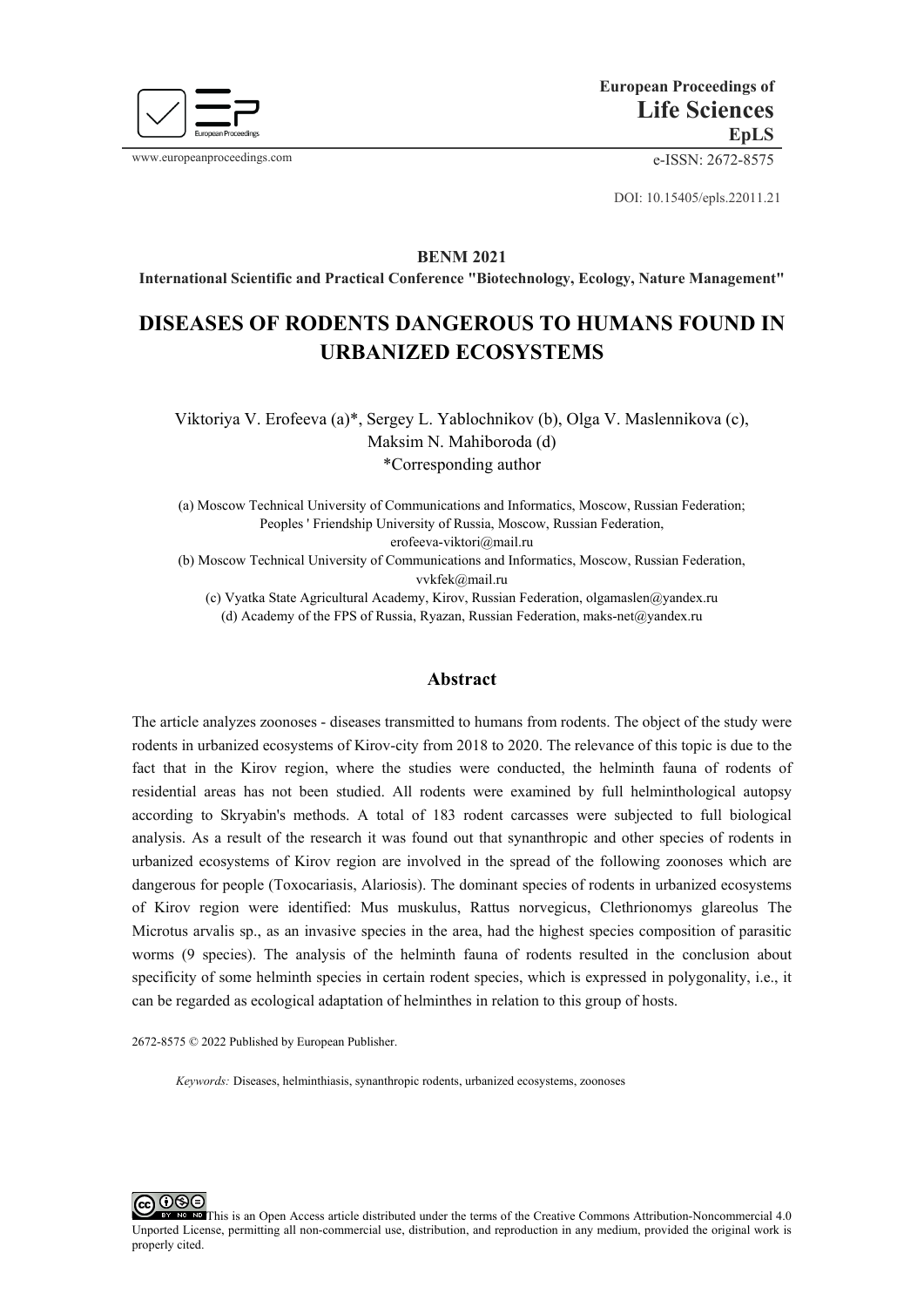# **1. Introduction**

An amount of parasitic diseases and infections transmitted by rodents to humans is very high (Arkhipov et al., 2005; Luneva & Ponomarev, 2014). Rodents living both in human housing and in other structures near people (garages, garden plots), as well as in natural conditions outside settlements are carriers and reservoirs of pathogens of a number of infections and helminths. Such rodents are: Mus muskulus, Rаttus nоrvеgicus, Аpоdеmus аgrаrius, Аpоdеmus urаlеnsis, Micrоtus аrvаlis sp., Clеthriоnоmys glаrеоlus, Clеthriоnоmys rutilus. In recent decades, in urbanized ecosystems, pollution of the environment by helminth eggs of stray and domestic animals, as well as synanthropic and other rodent species has become a big problem. According to modern studies, the parasitic "pollution" of the environment of urbanized ecosystems is increasing. Helminths, which are transmitted to humans from rodents, play not the least role in this. Rodents are the final, additional or intermediate hosts of many helminths, whose sexually mature forms can parasitize humans and animals, causing diseases of varying severity (Glebova et al., 2019; Martinich & Stroll, 2020). In urbanized ecosystems of cities, humans repeatedly come into contact with rodents, which are reservoir hosts of many dangerous diseases (Shatokhin et al., 2019; Shishkanova, 2011). In the Kirov region, where the studies of rodent helminths fauna were conducted, it is practically not studied, which explains the relevance of the study. In megacities, rodents play the role of definitive and reservoir hosts of anthropozoonotic invasions (Zaichenko, 2012). Consequently, further study of rodent parasites and diseases that are dangerous to humans is required. As a consequence, monitoring is required to control known parasitic worms that cause disease in humans.

The absence of comprehensive helminthological studies considering the totality of endoparasites of rodents was the main motivation for the present work.

#### **2. Problem Statement**

In recent decades, biological contamination of the environment by helminth eggs of domestic animals as well as small mammals has become a major environmental problem in metropolitan areas. The environment is the main source of human contamination, with an annual accumulation of large amounts of invasive material. In light of the data on parasitic "pollution" of the environment, the study of small mammal helminthes becomes important, especially with regard to parasites dangerous for humans and animals. The study of rodent helminthes is of certain importance for the development of a number of questions of ecological parasitology. The diversity of lifestyles and habitat conditions of hosts has a great impact on the species composition of their helminths, which can parasitize humans as well. Rodents serve as final, additional or intermediate hosts of those helminths, the sexually mature and larval forms of which can parasitize in humans and animals, causing diseases of varying severity. All this illustrates the relevance of the study.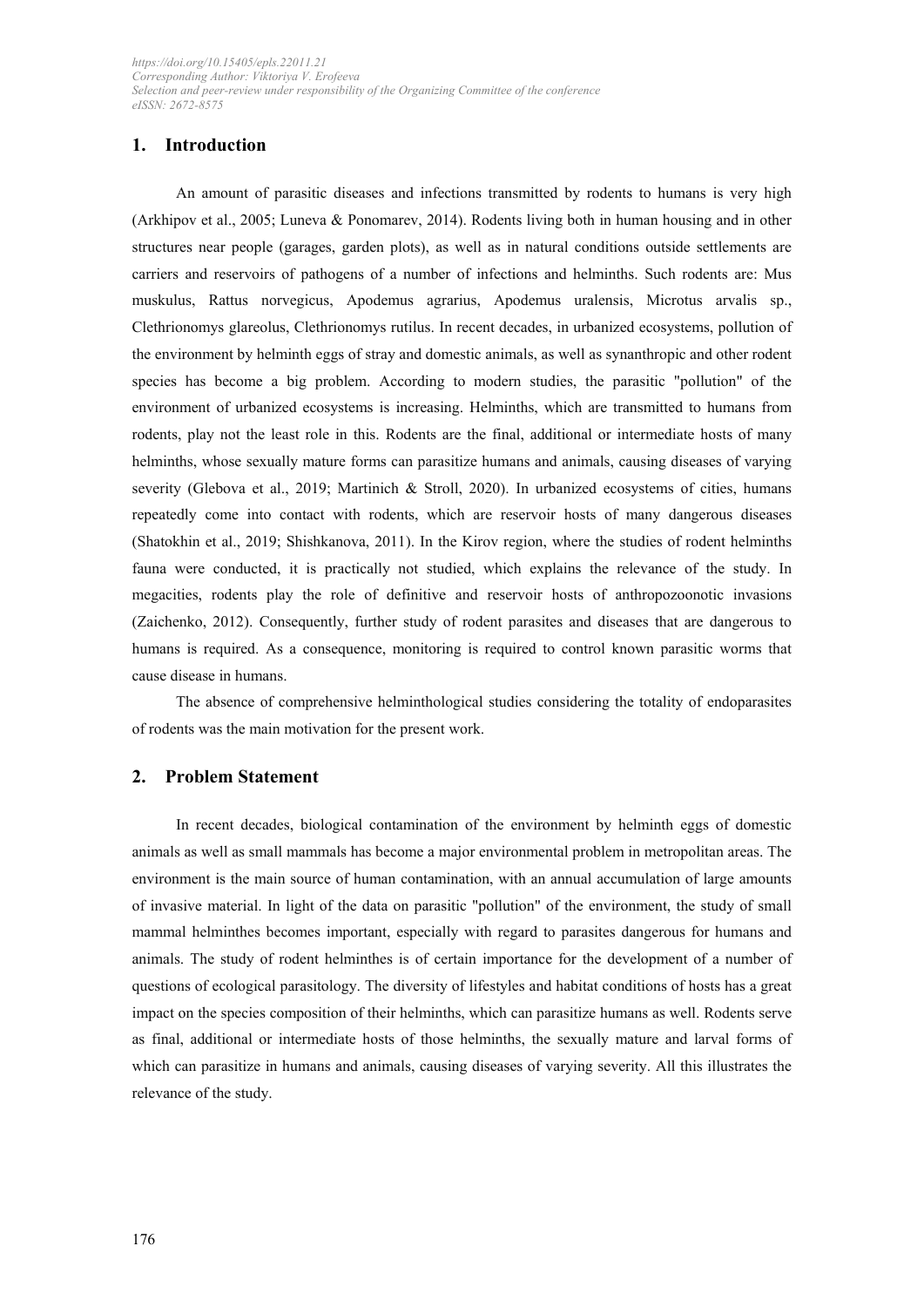# **3. Research Questions**

The main research question is to identify the list of rodent diseases that pose a danger to humans, and to determine the types of rodent parasites that cause disease in humans.

### **4. Purpose of the Study**

The aim of our study is to establish the role of rodents in the circulation of diseases dangerous to humans in urbanized ecosystems of the Kirov region.

#### **5. Research Methods**

The objects of the study were groups of rodents living in urbanized ecosystems in Kirov and its environs. A total of 183 rodent carcasses were subjected to full helminthological autopsy and biological analysis. The helminthological autopsy was performed according to the methods of K.I. Skryabin modified by Kotelnikov, (1984). Invasion extensiveness (EI) and invasion intensity (II) were calculated. The rodent composition studied included the following species: 41 Clethriomys glareolus; 30 Mus muskulus; 28 Microtus agvalis sp.; 25 Audra zibeticus; 8 Apodemus cornelensis; 7 Rattus norevicus; 6 Apodemus agrius; 4 Clethrionomys rutilus; 4 Sciurus vulgaris; 2 Agvicola terhestris, and 27 laboratory mice were also studied.

#### **6. Findings**

Species composition of helminths of rodents in urbanized ecosystems of Kirov requires further study. The species composition of rodent helminths in urbanized ecosystems of Kirov requires further study and clarification. As a result of our research 20 helminth species were found. They belong to two types: Platythelminthes and Nemathelminthes and are combined into three classes: Trematoda, Cestoda, *Nеmаtоdа*.

Infestation rate was the highest (87.5%) in *Rаttus nоrvеgicus*, 71-75% in *Micrоtus аrvаlis sp., Clеthriоnоmys glаrеоlus, Clеthriоnоmys rutilus*. *Mus muskulus* had a low infestation rate (13.3%). No helminths were found in the *Аpоdеmus аgrаrius*.

The highest number of parasitic worm species was found in the *Micrоtus аrvаlis sp* (9 species), 6 species in the *Clеthriоnоmys glаrеоlus*, 4 species in the *Аpоdеmus urаlеnsis*, 3 species each in the *Rаttus nоrvеgicus*, Mus muskulus, 2 species in the *Оndаtrа zibеticus*; 1 species in the Sciurus vulgаris. The results are shown in the Table 1.

| <b>Species</b>     | <b>Extensiveness of invasion.</b> | <b>Trematoda</b> | <i>Cestoda</i>           | <b>Nematoda</b>          |
|--------------------|-----------------------------------|------------------|--------------------------|--------------------------|
| Mus muskulus       | 13,3%                             | ۰                |                          |                          |
| Rattus norvegicus  | 85.7 %                            | ۰                |                          |                          |
| Apodemus agrarius  |                                   | -                | $\overline{\phantom{a}}$ | $\overline{\phantom{0}}$ |
| Apodemus uralensis | 62,5 %                            |                  |                          |                          |

**Table 1.** Rodent infestation with helminths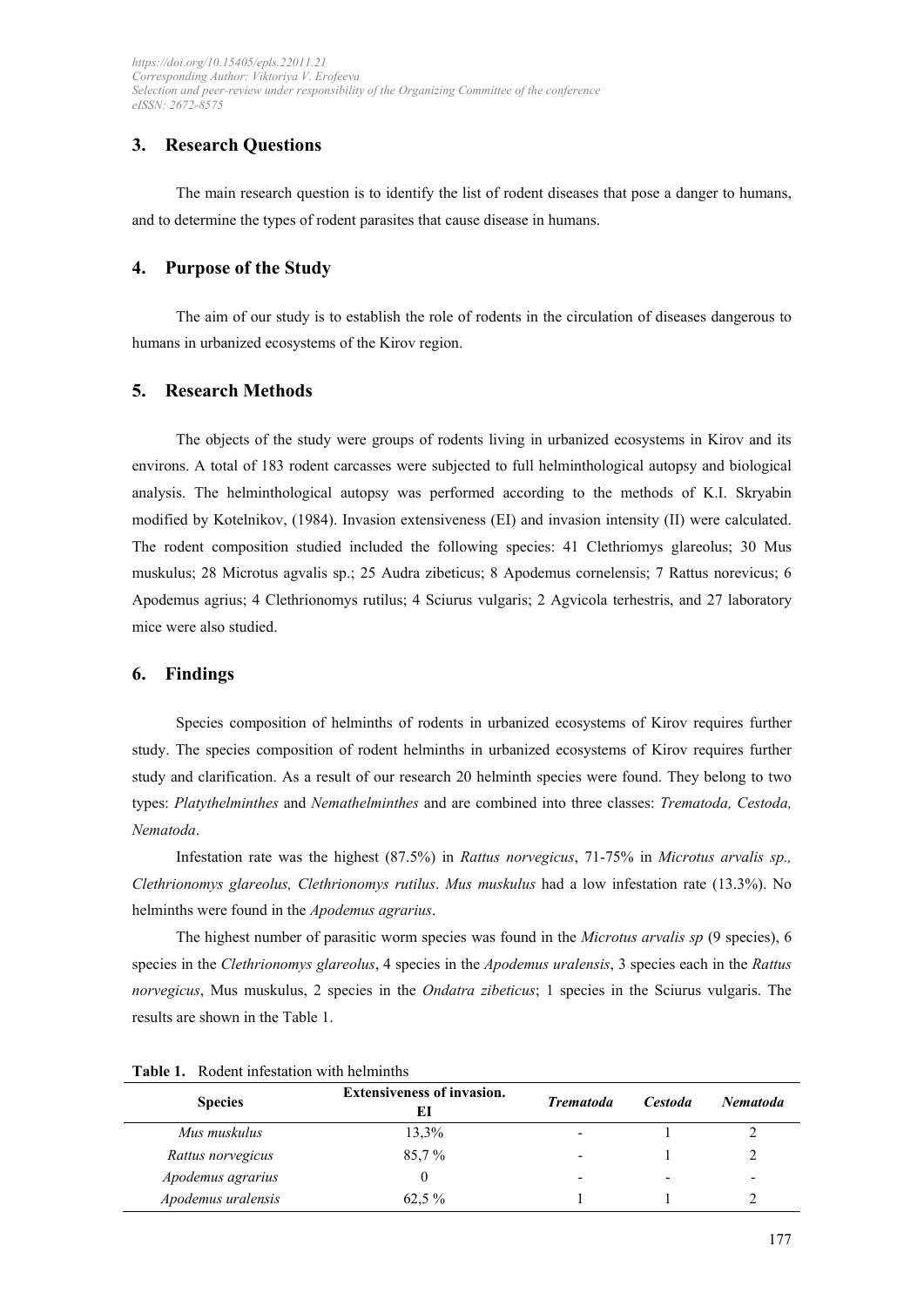| Microtus arvalis sp.    | $72\%$ |                          |   |
|-------------------------|--------|--------------------------|---|
| Clethrionomys glareolus | $71\%$ |                          |   |
| Clethrionomys rutilus   | $75\%$ | $\overline{\phantom{0}}$ |   |
| Ondatra zibeticus       | 55,6 % |                          | - |
| Sciurus vulgaris        | 25%    | -                        | - |

The low intensity of infestation in the *Mus muskulus* is explained by a large number of young animals (53.3%), while in the rat only adults were investigated. At the same time, the extensiveness of infestation of young individuals in the *Clеthriоnоmys glаrеоlus* is significant. Two adult males and 7 juveniles of 41 investigated individuals of *Clеthriоnоmys glаrеоlus* were not infected; weight of the young ranged from 8.3 to 16.7 g.

At present, the established equilibrium of both parasitic systems and their hosts is disturbed under the influence of various anthropogenic factors.

Helminthofaunistic complexes of synanthropic and other rodent species are sources of many anthropozoonoses dangerous for humans. When host and parasite numbers are high, there is considerable pollution as well as accumulation of invasive elements in urbanized ecosystems (Maslennikova & Erofeeva, 2020). Therefore, parasites on the one hand are a natural component of natural ecosystems, and on the other hand - a factor of biological pollution of the environment. Rodents inhabiting near humans participate in the circulation of many helminth species having an important ecological and epidemiological significance.

In urbanized ecosystems of Kirov region there are 6 species of rodents whose helminths are dangerous for humans: nematodes of the genus *Surhasia, Tochosaga sp.,* cestodes *Hymenolepis diminuta*  and *Hydatigera taeiniayeformis (Strobilocercus fasciolaris*) and trematode *Alaria alata.* Parasites are involved in the formation of five anthropozoonoses in this territory. Data on rodent involvement in four zoonoses are given in Table 2.

| $\ldots$ of the contraction $\ldots$<br>101 mnostanon with nominatio wang oro ao namano |             |                                |              |                  |                             |                |              |              |
|-----------------------------------------------------------------------------------------|-------------|--------------------------------|--------------|------------------|-----------------------------|----------------|--------------|--------------|
|                                                                                         |             | <b>Hymenolepis</b><br>diminuta | Alaria alata |                  | Hydatigera<br>taeniaeformis |                | Syphacia sp. |              |
| Species                                                                                 | $\mathbf n$ | $(\%)EI$                       | $\mathbf n$  | $(\%)EI$         | $\mathbf n$                 | $(\%)EI$       | $\mathbf n$  | $(\%)EI$     |
| Mus muskulus                                                                            | 30          | $\theta$                       | 30           | $\boldsymbol{0}$ | 30                          | 3,3            | 30           | 3,3          |
| Rattus<br>norvegicus                                                                    | 7           | 14,3                           | 7            | $\boldsymbol{0}$ | 7                           | 16,7           | 7            | $\mathbf{0}$ |
| <i>Microtus</i><br>arvalis sp.                                                          | 28          | 20                             | 28           | $\overline{4}$   | 28                          | 12             | 28           | 21,4         |
| Clethrionomys<br>glareolus                                                              | 41          | $\boldsymbol{0}$               | 31           | $\mathbf{0}$     | 31                          | $\mathbf{0}$   | 31           | 19,4         |
| Ondatra<br>zibeticus                                                                    | 25          | $\boldsymbol{0}$               | 25           | $\mathbf{0}$     | 25                          | $\overline{4}$ | 25           | $\mathbf{0}$ |

**Table 2.** Results of rodent testing for infestation with helminths dangerous to humans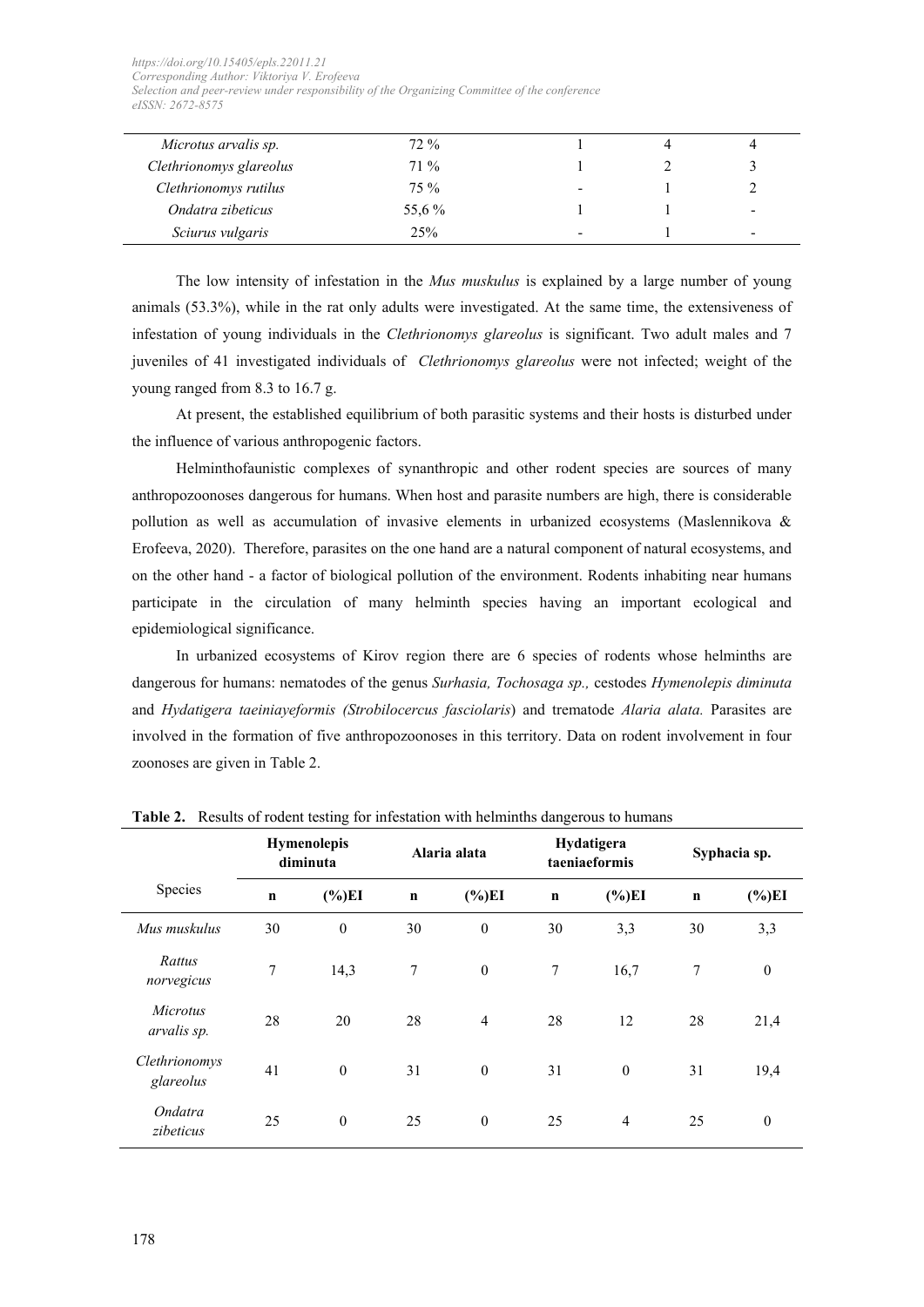In anthropogenic landscapes, as our studies have shown, in 6 species of rodents (*Clethriоnоmys glаrеоlus, Mus muskulus, Мicontus agvalis sp., Оndatra zibеticus, Rаttus nоrvеgicus, Аpоdеmus purensis*) helminth species dangerous for humans were found.

The role of rodents is the most significant in cestode distribution. The tendency to the increase of this class of helminths has been noted in recent years (Maslennikova & Erofeeva, 2020). In addition, rodents are important in trophic chains of predators, which emphasizes their importance in helminth distribution in carnivorous animals. Certain species of larval forms that cause severe diseases in humans (e.g., *Hydatigera taeniaefomrmis* and its larvae (*Strobilocercus fasciolaris*)) also have ecological and epidemiological significance.

We also found high intensity of invasion, which is characteristic of syphaea: 138 specimens were found in red-backed voles. We also found high infestation intensity, which is characteristic of syphations: in *Clеthriоnоmys glаrеоlus* we found 138 specimens of *Shurasia pеtrusеwiczi*. The intestines of *Micrоtus аrvаlis sp.* had 44 specimens of *Schurasia nigériana*. Finding one hyperinvasive individual of the host significantly affects the average number of the parasite.

Having analyzed helminthofauna of mouse-like rodents, we can conclude about polygonicity, which can be regarded as ecological adaptation of helminthes in relation to this group of hosts.

Thus, as a result of our studies, it was found that the *Mus muskulus* is involved in two zoonoses: syphaciosis and strobilocerciasis; the *Rаttus nоrvеgicus* is also involved in two: hymenolepidosis and strobilocerciasis. The *Clethrionomys glareolus* and *Ondatra zibeticus* were involved in one: strobilocerciasis and syphaciasis, respectively. Only the *Micrоtus аrvаlis sp*. was involved in all 4 anthropozoonoses. In addition, the common vole and the forest mouse are involved in toxocariasis. Larval stages of *Tоxоcаrа sp..*

#### **7. Conclusion**

According to the results of the study the helminth fauna of rodents in anthropogenic landscapes was studied and the dominant species of rodents in urbanized ecosystems of Kirov region - Mus muskulus, Rаttus nоrvеgicus, Mus muskulus, Rаttus nоrvеgicus were identified.

The following species of parasitic worms found in rodents in urbanized areas were registered: nematodes Syphаciа, Tоxоcаrа sp, cestodes Hymеnоlеpis diminutа and Hydаtigеrа tаеniаеfоrmis (Strоbilоcеrcus fаsciоlаris) and trematode Alaria alata are dangerous for humans and are involved in the maintenance of zoonosis: syphacyosis, toxocarosis, hymenolepidosis, hydatigerosis (strobilocercosis) and alariosis.

Thus, 6 species of rodents of anthropogenic landscapes are involved in zoonosis: Mus muskulus, Rаttus nоrvеgicus, Micrоtus аrvаlis sp., Clеthriоnоmys glаrеоlus, Оndаtrа zibеticus Аpоdеmus urаlеnsis. Laboratory mice are also dangerous. Most rodents are involved in one or two zoonotic diseases. The Micrоtus аrvаlis sp. is involved in all five.